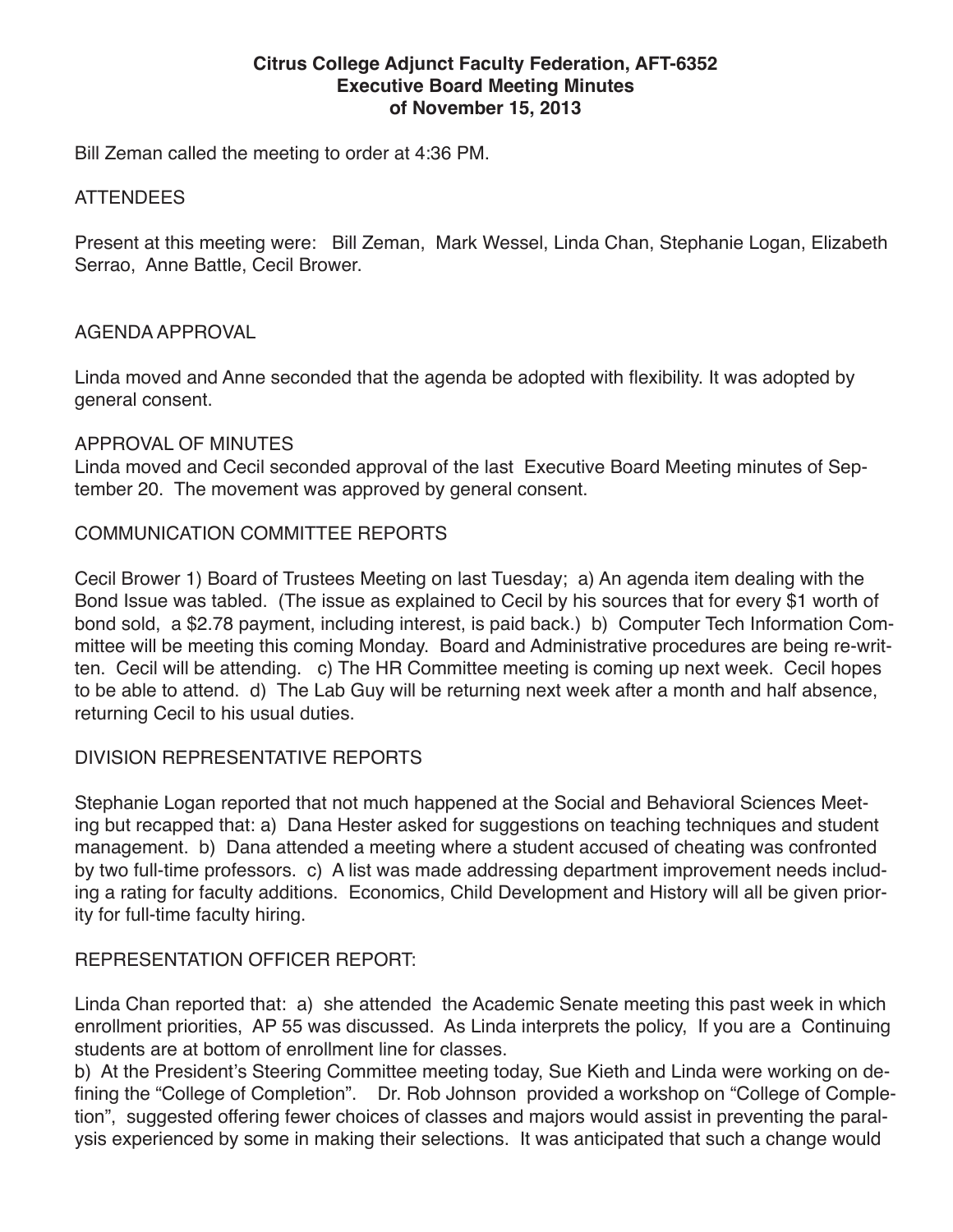result in lost jobs for both Full-time and Part-time faculty. c) A complaint about ReproGraphics was made by Linda at the Academic Senate meeting about access for Part-timers scheduled for night classes. Linda's going to be circulating a survey about how easy it is to access duplication services. Linda suggested roll-top curtain storage for secure test storage with access via card key, but hasn't gotten support yet.

d) Linda will be attending the California Community College meeting in Manhattan Beach.

# SECRETARY/TREASURER AND COMMUNICATIONS REPORT

a) Mark Wessel reported that currently there is \$64,957.58 in the General Fund after sending AFT and AFL-CIO the monthly Percaps payment and other outstanding bills currently being signed. The COPE Fund bank statement hadn't arrived at the time of reconciliation, but the COPE Fund figures show \$16,077,54. With 16 contributions totaling: \$127.00 and assuming the usual bank charge of \$25.00 and the \$5,338.60 for campaign expenses, the account is left at \$10,713.94 b) For the period ending 10/31/13, the District reported 294 part-timers with total revenue deposited to the general fund of \$9,519.07 The average contribution per member is \$32.38. c) The Newsletter has been drafted. Thanks to Bill and LInda for their articles. It will go to press as soon as it has final approval from the board (given today) and be mailed as soon as Anne can supply mailing labels hopefully before the end of the month. Mark will be enlisting the services of Campus ReproGraphics for printing.

## VICE PRESIDENT'S REPORT

 a) Anne reported that the *Spring Welcome Back* meeting will be the first week before Spring semester. Anne's pushing for an earlier hour for the union's presentation. b) Anne also provided copies of an open letter to adjuncts describing the difference between Fair Share and union membership. The document will be reviewed by the E Board and revisions will be made as needed.

 c) Anne continues working on membership issues with Fe Lopez to make determinations of members who are making COPE contributions. d) Part-time faculty sometimes do tutoring on a short term basis for the Performing Arts Division, which adds to the complexity of keeping membership records straight.

## CFT FIELD REP REPORT

Karen Curtis was not present.

## PRESIDENT'S REPORT

 Bill submitted a written report to accompany his oral report. a) Clay Johnson got the ten signature cards signed and they agreed to pay the monthly \$5.00 for membership until they're covered under the contract. He'll be giving Bill the signed signature cards this coming Monday at 2:45. b) There will be a meeting with Dr. Sammis next Monday at 11:00 AM and Bill invited others at the meeting to attend with him. c) Bill's written report enumerated campaign expenses paid for out of the COPE Fund used to help elect Barbara Dickerson to the Citrus College Board of Trustees.